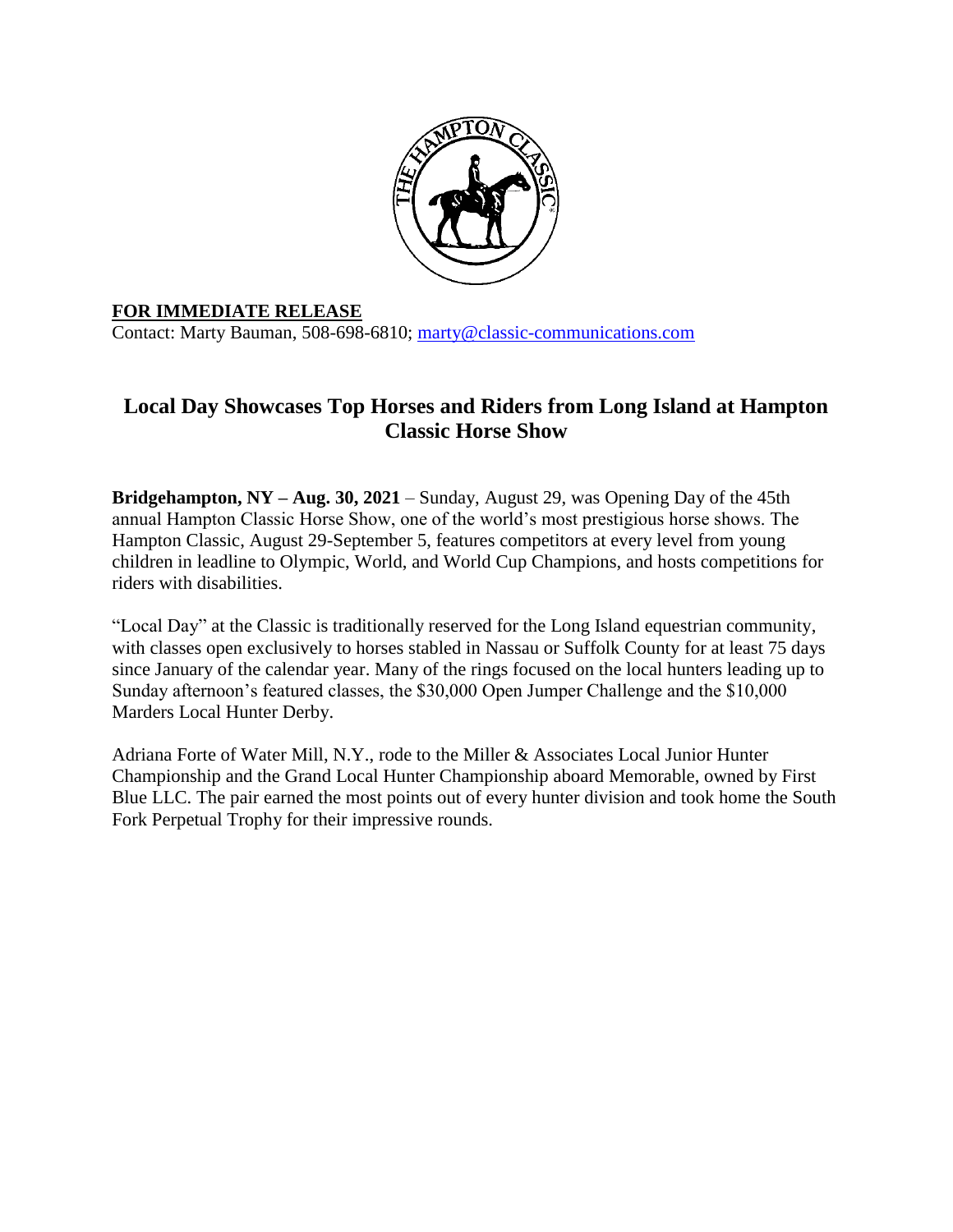

Adriana Forte and Memorable © Kind Media

The Health Rover Local Amateur-Owner Hunter Championship was awarded to Justine Ryan of East Hampton, N.Y., and Lisa Ryan's Monalisa. Twin Oaks Stables' Goodman, ridden by Brett Lieb of Wellington, Fla., was the Local Hunter Non-Pro Champion.



Justine Ryan and Monalisa © Kind Media

Brooke Chasin of Huntington, N.Y., and Erin Brody's Jalisco walked away with the Overall East Hampton Star Local Professional Working Hunter Championship and the Eddie Horowitz Memorial Trophy sponsored by North Shore Equestrian Center for their success in the Professional Working Hunter Section B. Section A was won by Molly Sewell of Wellington, Fla., aboard Einstein, owned by Ellin Berman. Laura Bowery of Bridgehampton, N.Y., was Reserve Champion in both sections with Anne Byers' Rocklyn (Section B) and Quantonius (Section A – tied with Lisa Rex of Westbury, N.Y., and Red Diamond, owned by Fait Accompli LLC).